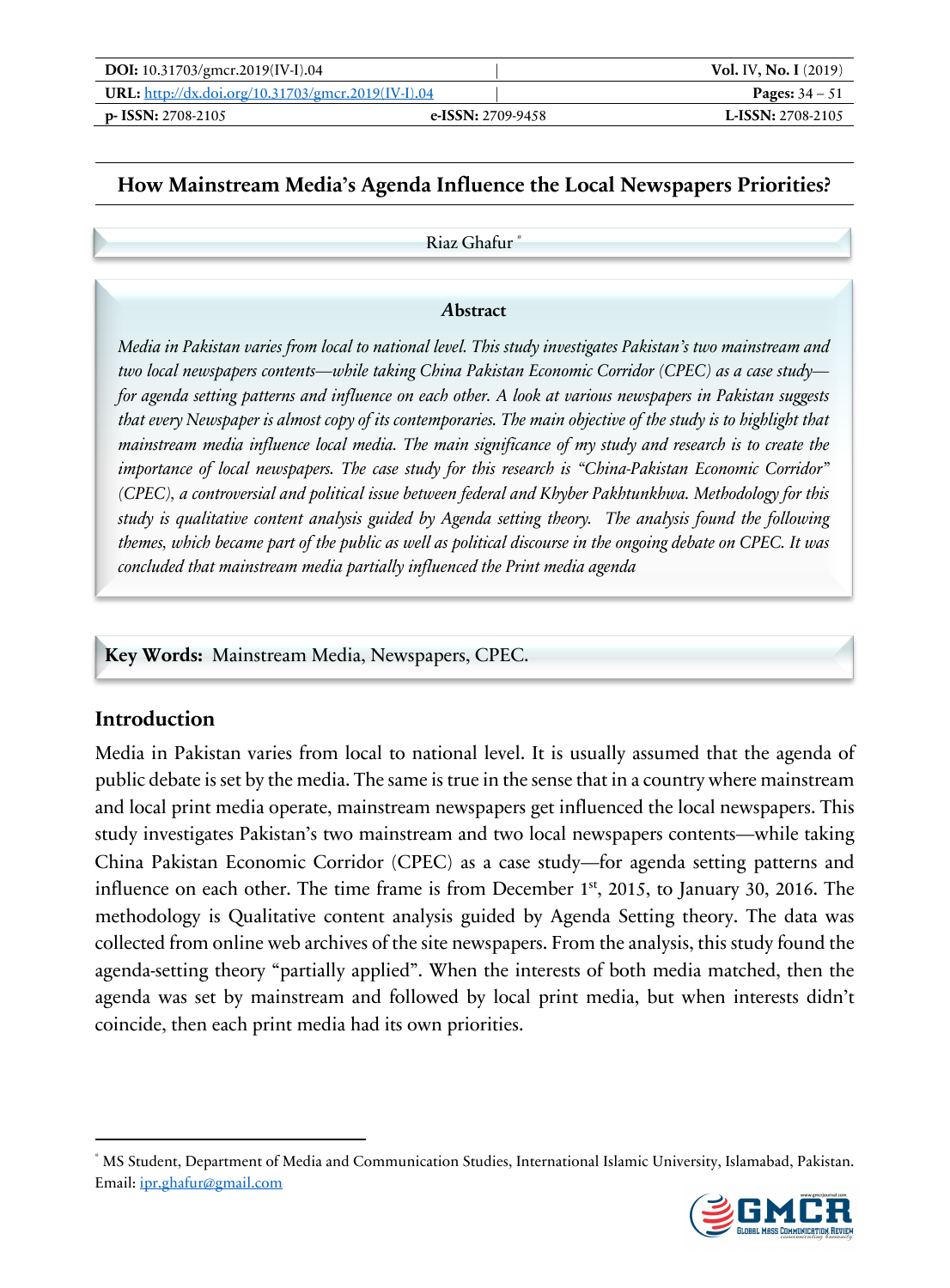## **Statement of the Problem**

There is a general perception that mainstream print media's agenda somehow dominate the agenda of the local press. A look at various newspapers in Pakistan suggests that every Newspaper is almost copy of its contemporaries. The pattern is more vivid in the lesser-known newspapers. Keeping in view the number of resources and expertise available to them, they have little to venture and offer. The format, the contents, the style, the issues go one and the same with them. They are just imitators of their big brothers; what the big brother does they just follow that. One clear instance is following the agenda set by mainstream newspapers. As observed, the media agenda is generally set by the mainstream media, so the local media find it hard to deviate from that. As a result, coverage of most of the local issues sacrificed by the local press. Ignoring local issues by mainstream media can be justified, as it has to cater to the needs of a much wider and diversified audience. But the same justification may not work for the local press as it is supposed to reflect more rather solely on issues in its limited target area. Thus, many may question the very existence of the local press. What purpose do they serve? Why should one pick a smaller newspaper for news about bigger national and international affairs if mainstream media that too with more sophisticated arrangements produces the same?

## **Objective of the Study**

The main objective of the study is to highlight that mainstream media influence local media. This study will dig out how local media contents are inspired by mainstream media in Pakistan.

# **Significance of the Study**

To pinpoint areas of improvement in the Provincial autonomy through print media in Khyber Pakhtunkhwa (KP), and besides to explore the causes and effects of weak/ less effectiveness of newspapers

This study may also help for local print media to defend their agenda against mainstream print media; also, the local issues will get importance and will be properly highlighted. The main significance of my study and research is to create the importance of local newspapers. Because once the Mainstream newspapers were also local newspapers, with the passage of time they got their importance and now they have become the mainstream, i.e., once *JANG* was a local newspaper started from Delhi, then shifted to Karachi after the independence of Pakistan. This will be also helpful for the local community to solve their issues in local print media. For this research, the issue of CPEC was chosen because it is an important issue for local people (Khyber Pakhtunkhwa) so that a controversial debate arises amid local print media (KP) and mainstream print media.

# **Case Study**

The case study for this research is "China-Pakistan Economic Corridor" (CPEC), a controversial and political issue between federal and Khyber Pakhtunkhwa.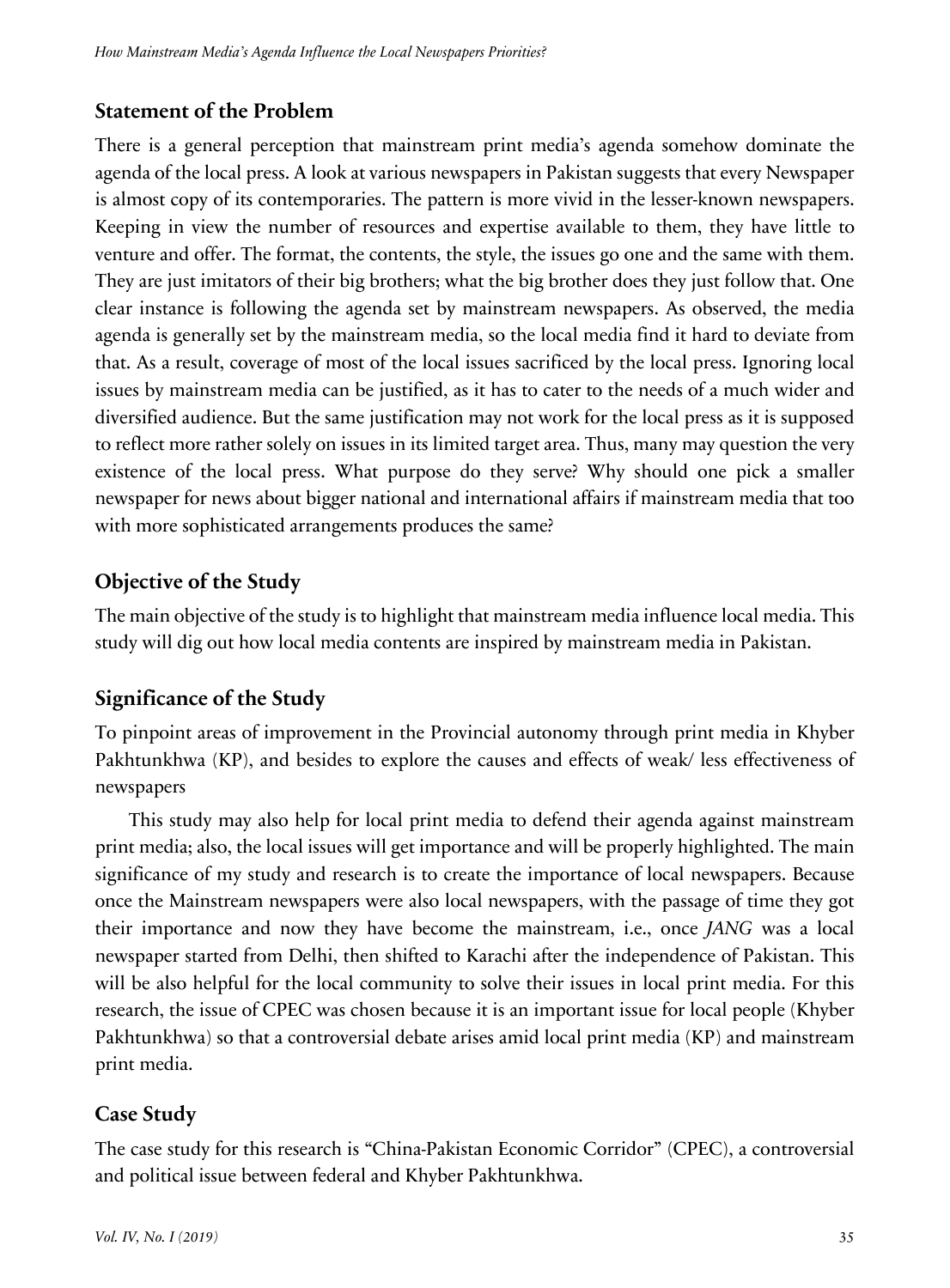### **An Introduction to CPEC**

Pakistan has enjoyed a historic long-term and strong relationship with China. The long-standing ties between the two trustworthy friends have been based on mutual trust and benefits. A close identity of views on political and economic is a Chinese dream of 'One Belt, one road' for the connectivity of West of China with Central Asia, South Asia and Europe, i.e., Eurasia through Silk Road Economic Belt (SREB) and Maritime Silk Road (MSR). The China-Pakistan Economic Corridor (CPEC)

Due to the important Geo-strategic location of Pakistan, China-Pakistan Economic Corridor (CPEC) is one of the vital sections of the 'One Belt, One Road' initiative which will benefit both the countries equally by making Pakistan a bridge to carve out a large economic bloc of about 3 billion people living in this part of the world, nearly half of the population of the planet.

China conceptualised the CPEC project in the era of Pervez Musharraf government under the vision of 'One Belt, One Road'. The issue of its route was finalised during the government of Pakistan People's Party under the leadership of President of Pakistan Asif Ali Zardari. Till that period the project remained uncontroversial

As a result of elections In May 2013, Pakistan Muslim League – Nawaz (PML-N) came into power. PML-N Government followed CPEC, closely with the Chinese government. The Pak-China Economic Corridor Secretariat was jointly inaugurated on Tuesday, 27 August 2013 by Federal Minister for Planning and Development Ahsan Iqbal and Zhang Xiaoping, the vicechairman of National Development and Reforms Commission China (NDRC), The China Government encouraged the Chinese companies to offer loan and invest 46 Billion US \$ in Bank Corporation), ICBC (Industrial and Commercial Bank of China Limited) etc. The economic corridor is mainly about cooperation in three areas, namely, transport, energy and industrial parks. It builds a new platform for the growth of China-Pakistan strategic cooperative partnership in the next five to ten years

The Project will bring an investment of about 15,000 billion Rupees, in a few years. That's about four times the current Federal budget of the country. The industries, Trade zones, Motorways, Railway Tracks, LNG Terminals & Pipeline Projects and transmission lines of world standards will be built. The fibre optic cable will make the Corridor one of the latest one in the world. The problem of unemployment, low are no Technical knowhow, and export-oriented Trade will be solved. CPEC should benefit the whole country.

### **Literature Review**

Pakistan is a federal state, which consists of four provinces. Alongside Pakistan's mainstream or national press, there exist provincial press in all provinces, which tries to give their local perspectives. In this study, it is investigated how national print media affect the contents of local newspapers?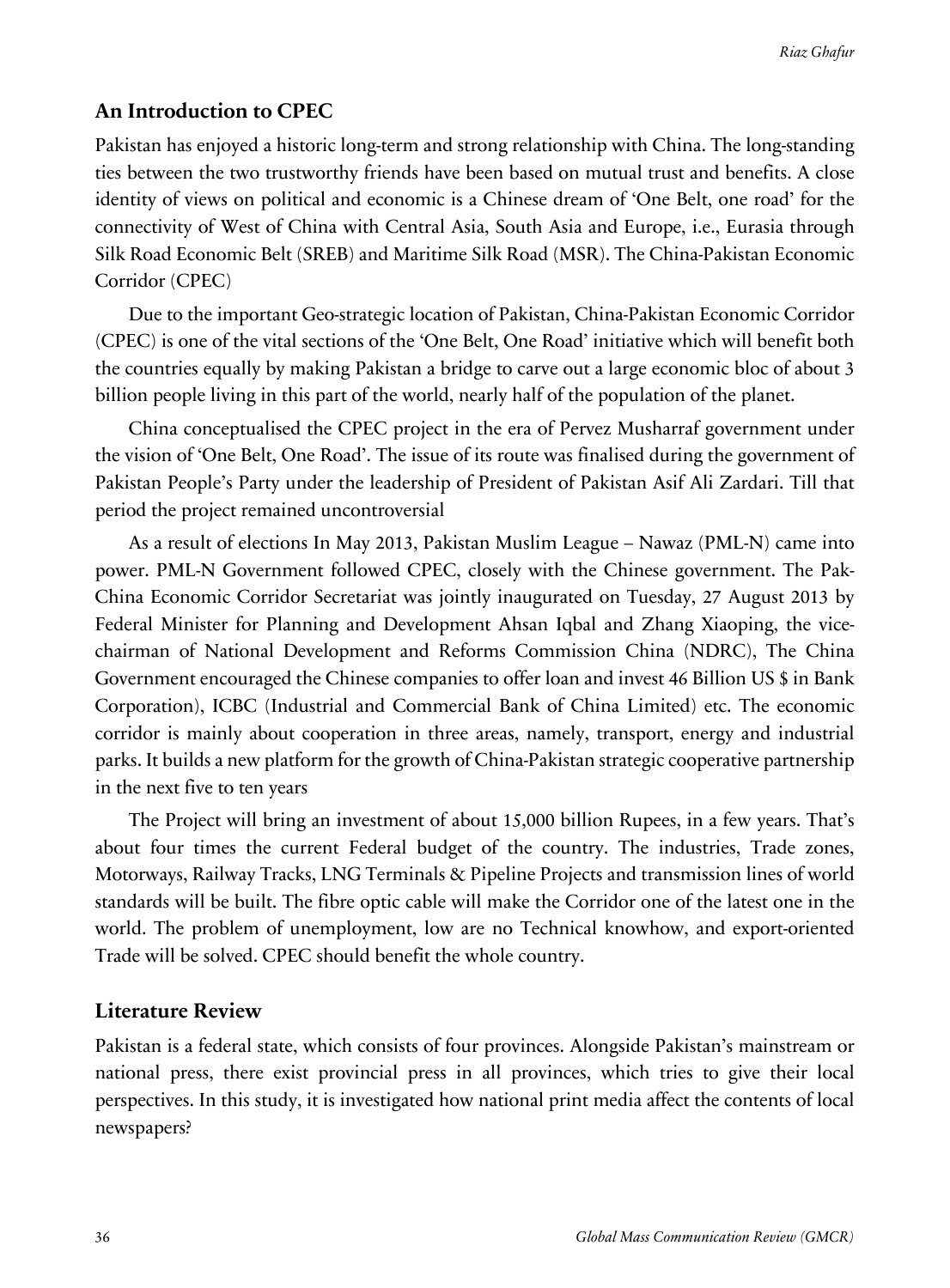The theory of Agenda Setting is referred to as media set Public Agenda, but the same can be used as to whether mainstream media can also have the ability to set the agenda for the local press?

Rogers and Dearing (1988) concluded:

- (a) "The media influence the public agenda."
- (b) "The agenda seems to have a direct, sometimes strong, influence upon the policy agenda, and the media indirectly influence policy as well because"
- (c) "The public agenda, once set by, or reflected by, the media agenda, influences the policy agenda."

In the same way, the mainstream print media may also influence the agenda of the local press since local media does not have enough resources to deploy reporters and analysts for producing news and mostly rely on national media. Also, because readers may be interested to know about national issues rather than local issues, so the local press has to compete with mainstream print media and give emphasis on the same issues, which are highlighted by the mainstream press.

According to Noam Chomsky (1997), "There is another sector of the media, the elite media, sometimes called the agenda-setting media because they are the ones with the big resources; they set the framework in which everyone else operates". For example; The New York Time and CBS that kind of things. Their audience is mostly privileged people. The people who read the New York Times—people who are wealthy or part of what is sometimes called the political class—they are actually involved in the political system in an ongoing fashion. They are basically managers of one sort or another. They can be political managers, business managers (like corporate executives or that sort of thing), doctoral managers (like university professors), or other journalists who are involved in organising the way people think and look at things."

The Mainstream media set a framework within which local media operate. If you are reading *DAWN* newspaper, who grind out a constant flow of news, there is something that comes along every day that says "Notice to Editors: Tomorrow's mostly Urdu newspapers and other local newspaper, i.e., *Statesmen* and *Aaj* going to have the following stories on the front page." The point of that is if you're an editor of a newspaper in Local Press, and you don't have the resources to figure out what the news is, or you don't want to think about it anyway, this tells you what the news is. These are the stories for the quarter page that you are going to devote to something other than local affairs or diverting your audience. These are the stories that you put there because that's what the *Local press* tells us is what you're supposed to care about tomorrow. Again, if you are working as an editor in Local press, you would sort of having to do that, because you don't have much else in the way of resources. If you get off the line, if you're producing stories that the big press doesn't like, you'll hear about it pretty soon. That framework works pretty well, and it is understandable that it is just a reflection of obvious power structures. The audience is the product. The product is privileged people, just like the people who are writing the newspapers, you know, top-level decision-making people in society. You have to sell a product to a market, and the market is, of course, an advertiser. Whether it is television or newspapers, or whatever, they are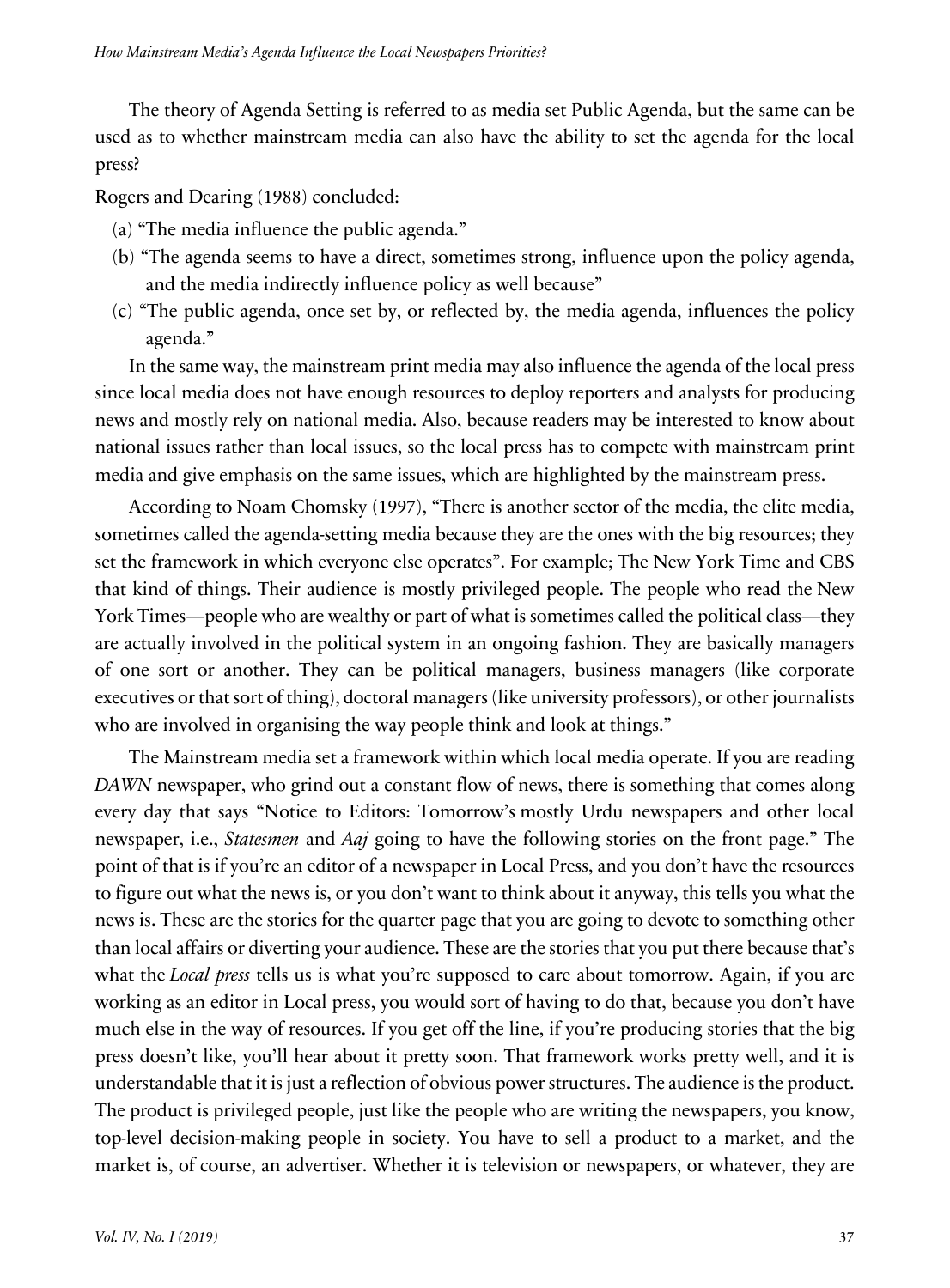selling audiences. Corporations sell audiences to other corporations. In the case of the elite media, it's big businesses.

"In addition, by gaining agenda importance and then altering the framing of an issue, sources can control which news beats or types of organisations (Mainstream or Local press) cover an issue and even influence the type of policy pitch where the debate over an issue takes place. This connection between agenda building, frame building, and its impact on the trajectory of an issue of research" (Nesbit & Huge, 2006)

The news agenda is defined as the list of events or issues that are portrayed in coverage at one point in time or across time (Nesbit & Huge, 2006). Events are discrete occurrences, such as the release of a government report on greenhouse gas emissions or the Prime minister speech on China. In order to further promote certainty, Media have a tendency to rely heavily on routine channel sources and information subsidies. Examples include official government actions and event. These routines result in systematic patterns in news attention and sourcing. Studies find that the majority of news stories are source-generated, with government and industry officials having the strongest impact on the news agenda.

A limitation for many of these content studies is their scale, with studies focusing on news coverage of an issue at just a few news outlets, over just a few years, within a single national setting, or using the agenda at the national elite newspapers as a proxy for the broader news agenda. Several studies have tracked coverage of an issue over a decade or more, identifying the important reciprocal relationships between media agendas and policy arenas (Nesbit et al., 2003)

"Agenda building refers to the process by which news organisations and journalists feature, emphasise, and/or select certain events, issues, or sources to cover over others. Research in the area is closely linked to but distinct from the agenda-setting tradition, which examines the connection between the issues portrayed in the news media and the issue priorities of the public" (McCombs, 2004). Once an issue is made prominent by mainstream media, the local media usually take the same issue because the audience needs it or they just fill their pages.

In combination with measuring the amount of media attention to an event or issue, this "visible source impact" approach (Berkowitz, 1992) also involves tracking the standing given in coverage to certain actors or institutions over others. Researchers may also closely examine news stories for the use of routine channel sources that appear to have served as the news peg for coverage. The more prominent the actor in coverage or the more frequently appearing a specific type of news story, the greater the influence that particular source is inferred to have on the agenda-building process. This is why local media prefer or blindly follow the mainstream media. The heavy reliance by journalists on familiar narratives means that in order to generate continued coverage of an issue, journalists must be able to fit the issue into a broader storyline visible conflict, personality clashes, and dramatic claims in relation to risks and morality  $(Zhu \& Blood)$ , 1997). Second, with technological changes and increasing audience fragmentation, future research needs to explore more carefully the relationship between traditional news organisations and their many emerging competitors. This is especially more important in Pakistan, where the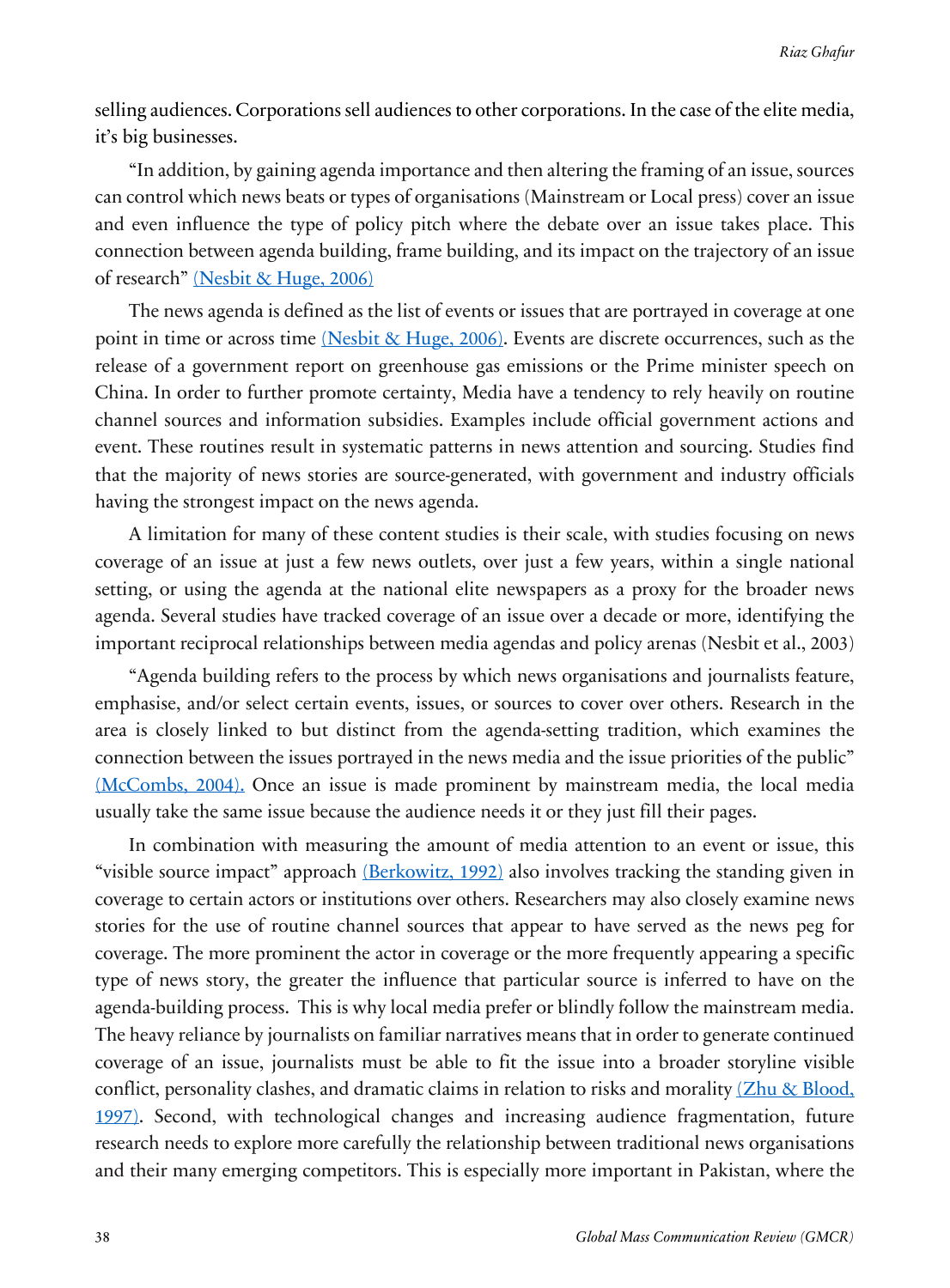media landscape is very dynamic and diversified both in terms of language and interests. There are four provinces alongside Gilgit Baltistan (GB), Federally Administered Tribal Areas (FATA) *Azad Jammu and Kashmir* (AJK) in which local media is actively functioning in competition with mainstream print media. The local media cater for the local population but as they either don't have that many resources or is influenced by mainstream media, so it is necessary to find out whether it is true or not to discover the areas of possible improvement.

## **Theoretical Framework**

The analysis in this research is informed by 'Agenda-setting theory'. Maxwell McCombs and Donald Shaw first put The Agenda-Setting Function of the Mass Media forth in 1972 in the general "Public Opinion Quarterly". They originally suggested that the media set the public agenda, in the sense that they may not exactly tell you what to think, but they may tell you what to think about.

*The main abstract of this theory states, "In choosing and displaying news, editors, newsroom staff, and broadcasters play an important part in shaping political reality. Readers learn not only about a given issue but also how much importance to attach to that issue from the amount of information in a news story and its position. In reflecting what candidates are saying during a campaign, the mass media may well determine the important issues—that is, the media may set the "agenda" of the campaign".*

This theory is intended to apply the news media, although in certain cases it has been applied to other areas of the media and messages, which they transmit to audiences. What we know about the world is largely based on what the media decide to tell us. More specifically, the result of this mediated view of the world is that the priorities of the media strongly influence the priorities of the public. Elements prominent on the media agenda become prominent in the public mind.

# **Research Questions**

- 1) How far local press follows the agenda of mainstream newspapers in its coverage of day-today affairs?
- 2) Agenda in which particular area is more dominate?

# **Research Methodology**

Methodology for this study is qualitative content analysis guided by Agenda setting theory. Walizer and Wienir (1978) cited by Wimmer & Dominick (2013) define content analysis as any systematic procedure devised to examine the contents of recorded information; Krippendorf (2004) defines it as a research technique for making replicable and valid references from data to their context. Kerlinger's (2000) definition is fairly typical: Content analysis is a method of studying and analysing communication in a *systematic, objective,* and *quantitative* manner for the purpose of measuring variables. This method is inspired by linguistics and interrogates how language is used to construct social reality? How are certain aspects of reality emphasised while others ignored?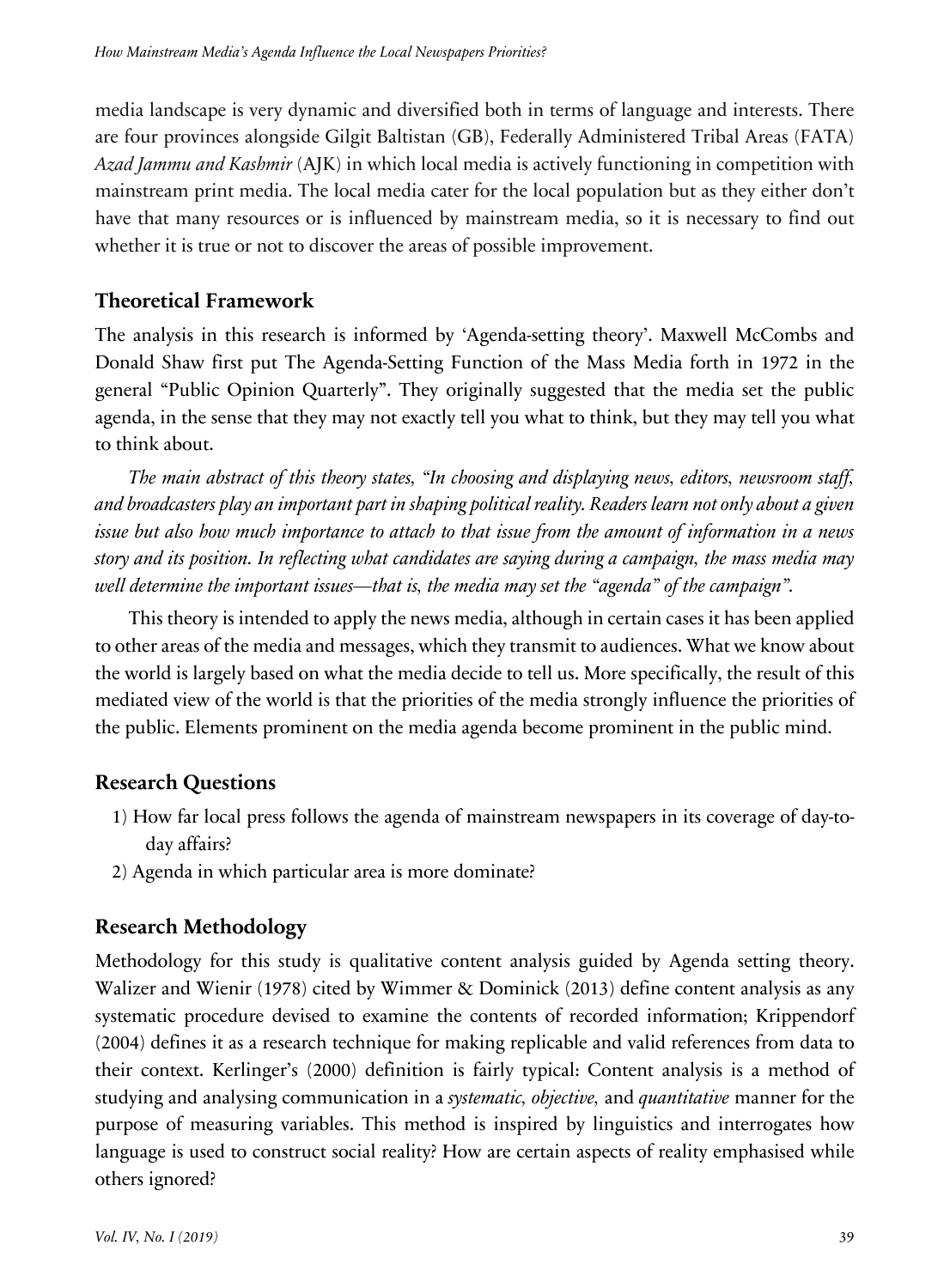# **Method**

Four newspapers of Pakistan's were select for analysing their contents. News stories, editorials and columns regarding CPEC were selected and analysed. In these four dailies, two are mainstream newspapers one English language and one Urdu, and two dailies from local print media one English and Urdu to analyse the research question, "How main Mainstream Print media Agenda influence the local Newspapers". The time frame for this research is from December 01, 2015, to January 30, 2016, because during this period issue of CPEC is controversial. But after the attack on Bacha Khan University, this issue was totally ignored. The data was collected, and themes in the contents from both mainstream and local newspapers were investigated to get the idea of how the agenda is set by mainstream and local print media.

The following newspapers were selected.

**a)** Mainstream Newspapers

- 1. Daily *DAWN* (English language)
- 2. Daily *Jang* (Urdu language)

**b)** Local Newspapers

- 1. Daily *Statesman* (English langue)
- 2. Daily *Aaj* (Urdu language)

## **Data Analysis**

The analysis in this research is informed by 'Agenda-setting theory'. Maxwell McCombs and Donald Shaw first put The Agenda-Setting Function of the Mass Media forth in (1972) in the general "Public Opinion Quarterly". They originally suggested that the media set the public agenda, in the sense that they may not exactly tell you what to think, but they may tell you what to think about.

This theory is intended to apply the news media, although in certain cases it has been applied to other areas of the media and messages, which they transmit to audiences. What we know about the world is largely based on what the media decide to tell us. More specifically, the result of this mediated view of the world is that the priorities of the media strongly influence the priorities of the public. Elements prominent on the media agenda become prominent in the public mind.

This analysis found the following themes, which became part of the public as well as political discourse in the ongoing debate on CPEC.

## **Khyber Pakhtunkhwa's Stance**

Print media support the stance of KP province mostly with economic concerns. For example, Daily *Aaj* reports, "We do not accept only a highway; we want a corridor like Punjab in which Gas, LNG, Industrial zones, Optical Fibers, Power plants including other facilities" Chief Minister Khyber Pakhtunkhwa Pervaiz Khattak, (Dec 28, 2015). Daily *Aaj* Published 27 stories mostly on the front page with economic concerns, while one column and two editorials to represent Khyber Pakhtunkhwa's (KP) Stance. Khyber Pakhtunkhwa is a backward province in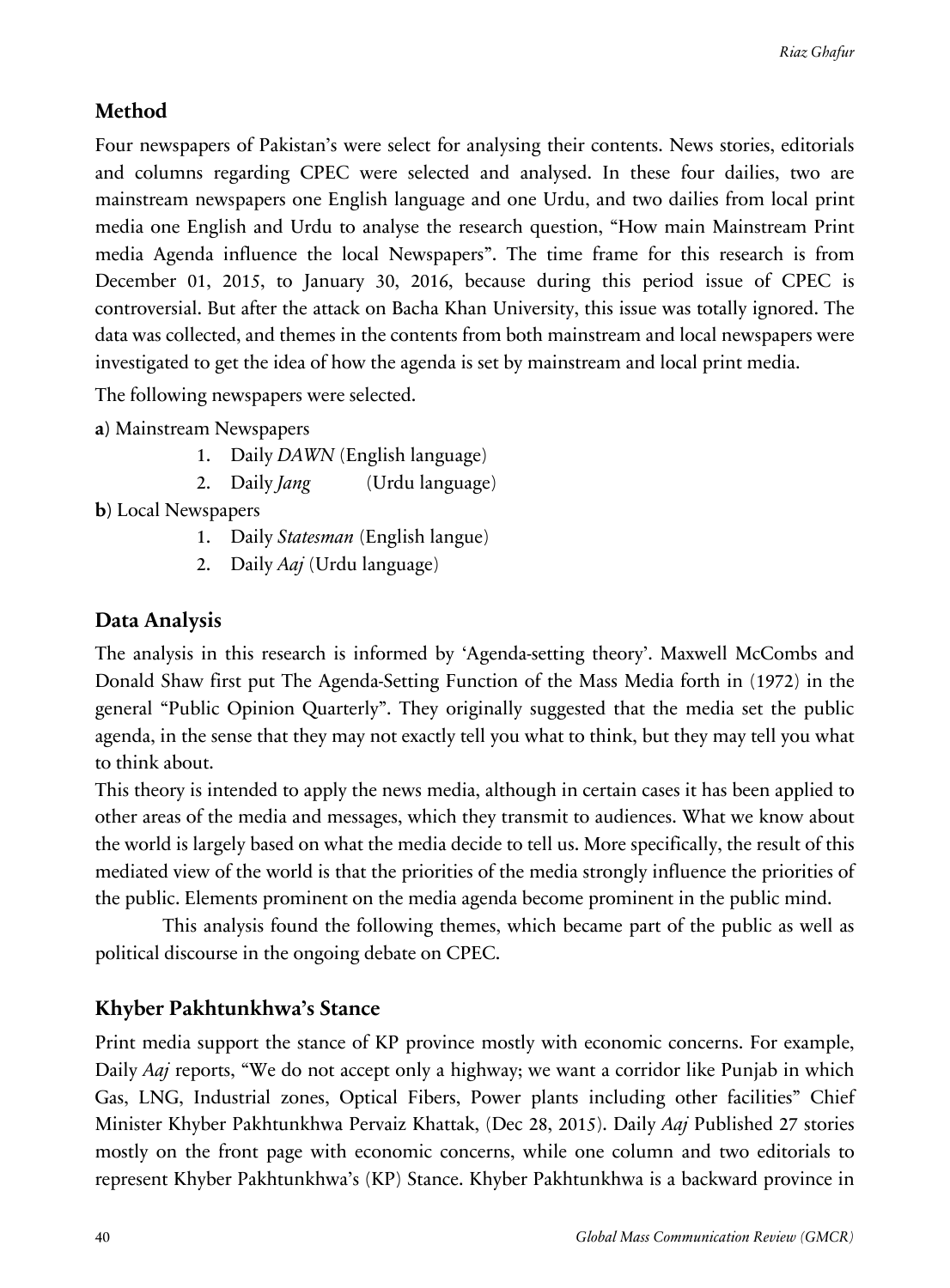Pakistan as compared to Punjab and Sindh. When China-Pakistan Economic Corridor (CPEC) was signed between China and Pakistan; china proposed Western route for their easy Trade from *Gawder* to Xingian Province lies in West of China, which is also an underdeveloped province as compared to East China. Khyber Pakhtunkhwa's government claims that the original route has been diverted towards Punjab, which is also covered by Print media.

Daily *Jang*, published "Prime minister had diverted maximum \$46billons proposed projects to Punjab. Another All-Parties Conference (APC) will be called if Prime minister broke his promises" Chief Minister (CM) Pervez Khattak. Jan 10, 2016. Daily *Jang*, published nine stories five on the front page, while four and five columns on this issue while completely ignoring in its editorials. It shows that the issue of CPEC is not the editorial priority of this mainstream Urdu newspaper. In the given statement, if the route has been diverted than the economics benefits well go also to Punjab. And Khyber Pakhtunkhwa (KP) remains deprived of its due share in the CPEC project. Prime Minister Nawaz Sharif stated in a press conference first of all the "Western route should be completed in the first phase on the basis of emergency" But in reality, when the project announced there was the only highway without its complete package.

Print media focused on the economic consequences of CPEC while making an agenda for Khyber Pakhtunkhwa (KP). The second problem with CPEC is that most of the documents are being kept secret. No documents are available on the Websites of Planning and development department as Uzair M. Younas argue in his column published by Daily *DAWN* "the problem with the CPEC agreement is that much of it is secret and undisclosed. The State Bank governor recently bemoaned this fact, arguing that it is important for the bank to know the structure of CPEC deals". Jan 03, 2016.

When the federal government did not satisfy Khyber Pakhtunkhwa government, then they passed a resolution against changing in route. This is how media dug out the reality, and it means that the main route was changed from *Khyber Pakhtunkhwa* and *Baluchistan* to *Punjab* by the current political government of Pakistan Muslim League Nawaz (PML-N). Thus, a strong debate and tension rose between the federal and Provincial Governments. Which was covered by Mainstream and Local Media: Daily *Statesmen* reports, "Khyber Pakhtunkhwa (KP) Assembly passed a resolution against changing the route of China Pakistan Economic Corridor (CPEC). The resolution demanded that the agreement of CPEC should be made public".Dec. 05, 2016. Statesmen carried only five stories and one editorial to present the economic stance of KP's. No columnist has been found regarding this aspect.

In All Parties Conference (APC) on May 28, 2016, all the provincial Political Leaders agreed upon a single point that western route should be completed in the first phase in which Gas pipeline, optical fibres, Railway tracks and especially industrial parks must be included. Because these accompanying components of CPEC are supposed to boost the economy. Provincial media focused on these two issues, the economic benefits and the documents of CPEC, which became a topic of discussion both in the political and public sphere. Mainstream and local media both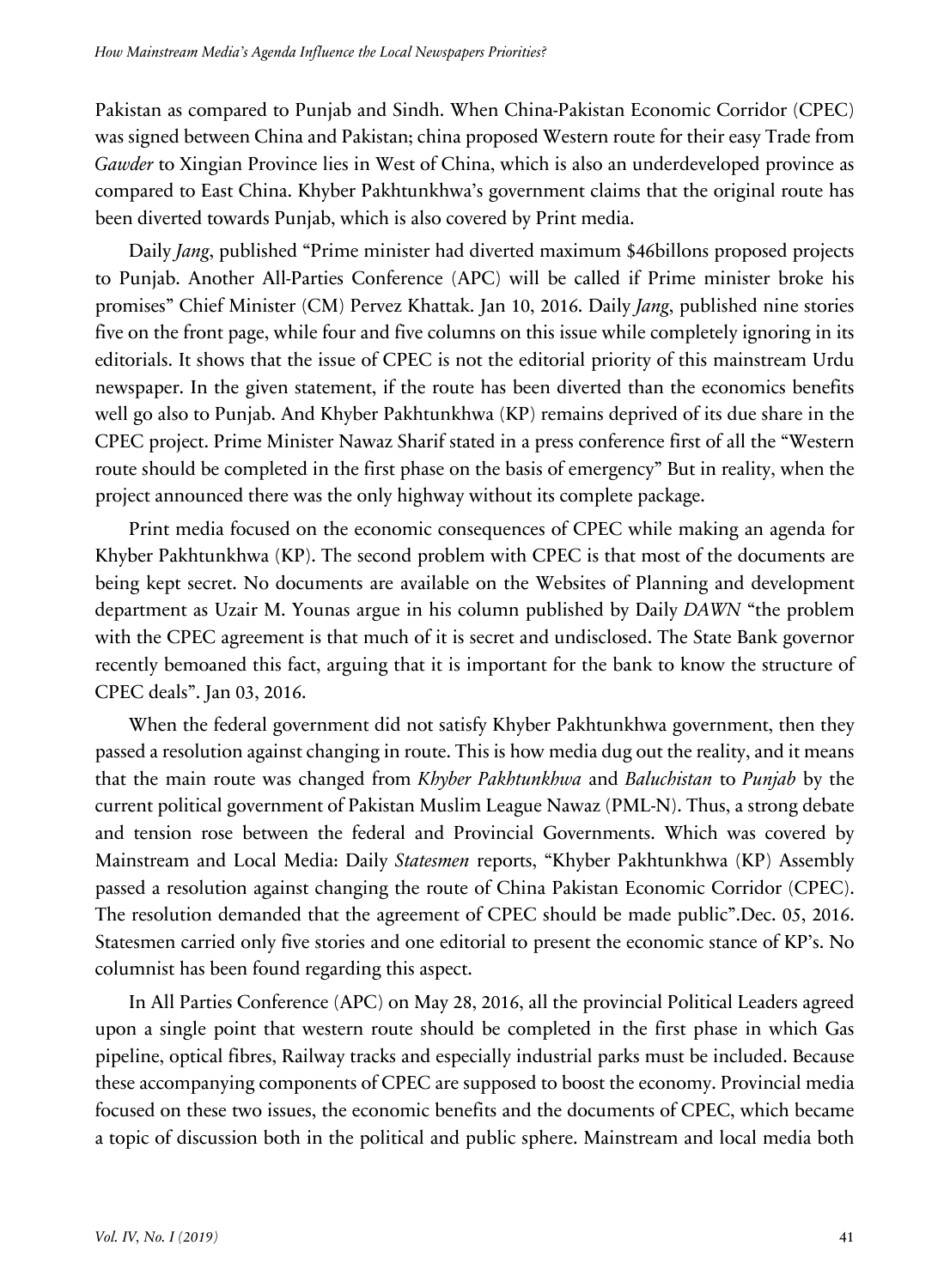covered it with their own perspective. Local media give a perspective in the province service while mainstream in esteem federal government.

### **National Interest**

While some Political leaders, media scholars and experts argue that China-Pakistan Economic Corridor is not only an Economic project invested by China in Pakistan but a window of opportunity that would usher in socio-economic development all over Pakistan. Print media in Pakistan reports that CPEC is not only the right of a single province, but all the provinces will take equal benefits from it. Print media started this that it was the duty of each Pakistani to protect CPEC in the course of National interest. Daily *DAWN* in one of its stories briefs*,* "CPEC is a fusion of multiple development projects aiming at prosperity and well-being of the people of the country and the region at large," the Prime Minister said. (January 12, 2016). Daily reports four stories and one column regarding this aspect, while totally ignored in editorials. The mainstream media set this agenda, which became a vigorous stance of government as well as the public. For instance, in Daily *Aaj, a* guest columnist argues "CPEC is a 'game-changer' project for the progress and prosperity of Pakistan which will play an important role in the socio-economic development. (January 01, 2016).

In the course of national interest, either local or mainstream print media always called CPEC is a 'Game Changer', which means it will divert the attention of the entire world towards Pakistan for Trade. As *Gawdar* port emerging third deepest Port in the world. Thus, Trade must be increased in Pakistan that will be beneficial for Pakistan not only with the economic perspective but also will play an important role in the relationship with other countries either politically or strategically. Easy Trade always increases Import and export, which help in the growth of the economy, wealth, GDP and per capita as well.

Mainstream media reported that some elements are making CPEC controversial; they did not keep national interest rather their own interest. For example, Daily *DAWN* reports "People are custodians of this mega project and will foil all conspiracies against it". January 13, 2016. In my complete framework, *DAWN* published two stories, two columns while one editorial was available on the controversial aspect. It shows the priority of *DAWN* regarding controversial feature and importance.

Baluchistan and Khyber Pakhtunkhwa always struggle for their units to give equal shares in the Megaproject, which may be the first and last chance for their socio-economic development. In this context, Mainstream print media always reported that provinces making it controversial while skipping their National Interest.

The above statements mostly reported by Mainstream print media, local print media always reports economic priorities for KP and Baluchistan.

### **Strategic Importance**

The strategic importance of Pakistan cannot be denied. Pakistan is located at the junction of great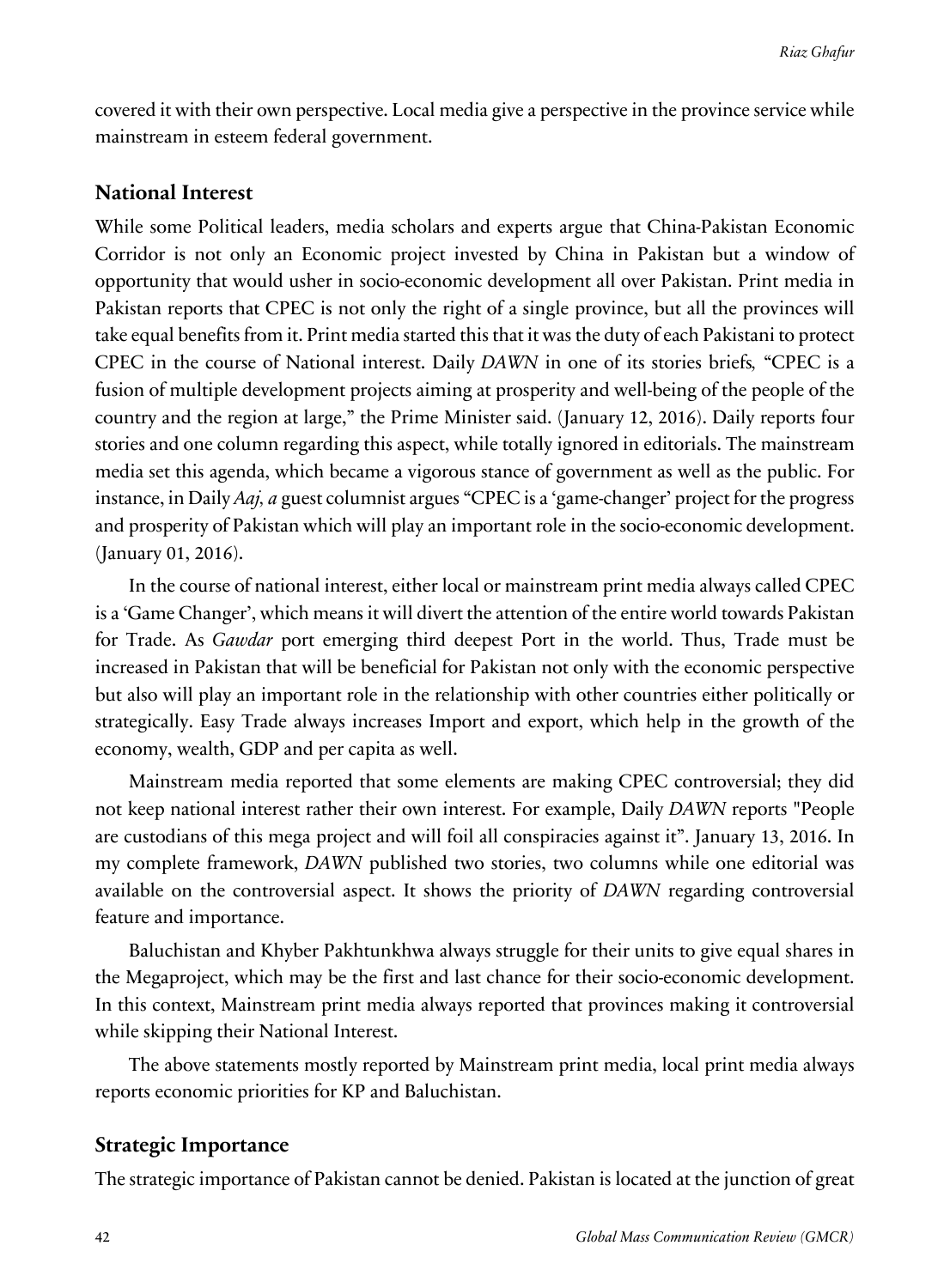powers. In its neighbor, one world power Russia and the other emerging power china lies. Any alliance among world powers enhances its significance. In Daily Statesmen Salman Safi states "It cannot be denied that Baluchistan, particularly, its *Gwadar* port, is crucial for the success of China-Pakistan Economic Corridor (CPEC). Pakistan, on the other hand, seems willing enough to do whatever it takes to accommodate China's interests and address all its concerns in its bid to fully harness CPEC to pave the way for its own "economic strides." January 22, 2016. Central Asia is the center stage of new Great games. Quest for resources- oil and energy resources-holds the central point in their policies towards Central Asia. After the United Soviet Socialist Republics (USSR) decline, the new quest started, which is manifested in their politics towards acquiring oil and gas. Pakistan is located very close to the oil-rich Middle Eastern countries. Thus, Pakistan can play an influential role in the shipment of oil with china through CPEC. Mainstream media framed CPEC mostly in this context while provincial media was least concerned about this.

Daily *DAWN* reports "The CPEC project is being viewed as very beneficial not only for the states involved but also for the region as well. Regional connectivity and economic development are two major aspects of the project". January 28, 2016. In daily *DAWN* tow stories regarding strategic importance and one column as well

At the end of the cold war, with the emergence of the multi-polar system at the international arena, the process of globalisation got impetus. Resultantly, interdependence among states increased, and now states have begun to develop their diplomatic relations with each other on the basis of their geo-strategic and geo-political interests. Likewise, Pakistan and China, who are considered as two "all weathered" strategic and diplomatic partners in South Asia, decided to enlarge their relationship in a broader spectrum. Therefore, china issued a statement, reported by Daily statesmen "We are ready to work with Pakistani, to actively promote the construction of CPEC projects, and bring tangible benefits to the people of the two countries," the spokesman added. January 01, 2016. Media report both mainstream and local. Pakistan is willing to bask in China's economic glory while China is all set to make huge strides towards consolidating its geopolitical position in the Asian continent. The strategic frame was present in the news stories, which shows that media is conscious of this aspect of CPEC and emphasised upon it. Mainstream media and strategic analysts mostly contributed to this agenda.

### **CEPC as Controversial**

It cannot be denied that Baluchistan, particularly, its *Gwadar* port, is crucial for the success of the China-Pakistan Economic Corridor (CPEC). Therefore, the resolution of the conflict in that region is much more important than merely building roads there. It is uncertain whether China is playing or will play any role in mitigating the conflict in Baluchistan. However, recent controversies about the route of CPEC have clearly demonstrated that nationalist forces in Baluchistan and other regions are highly suspicious about Chinese interventions in their respective regions.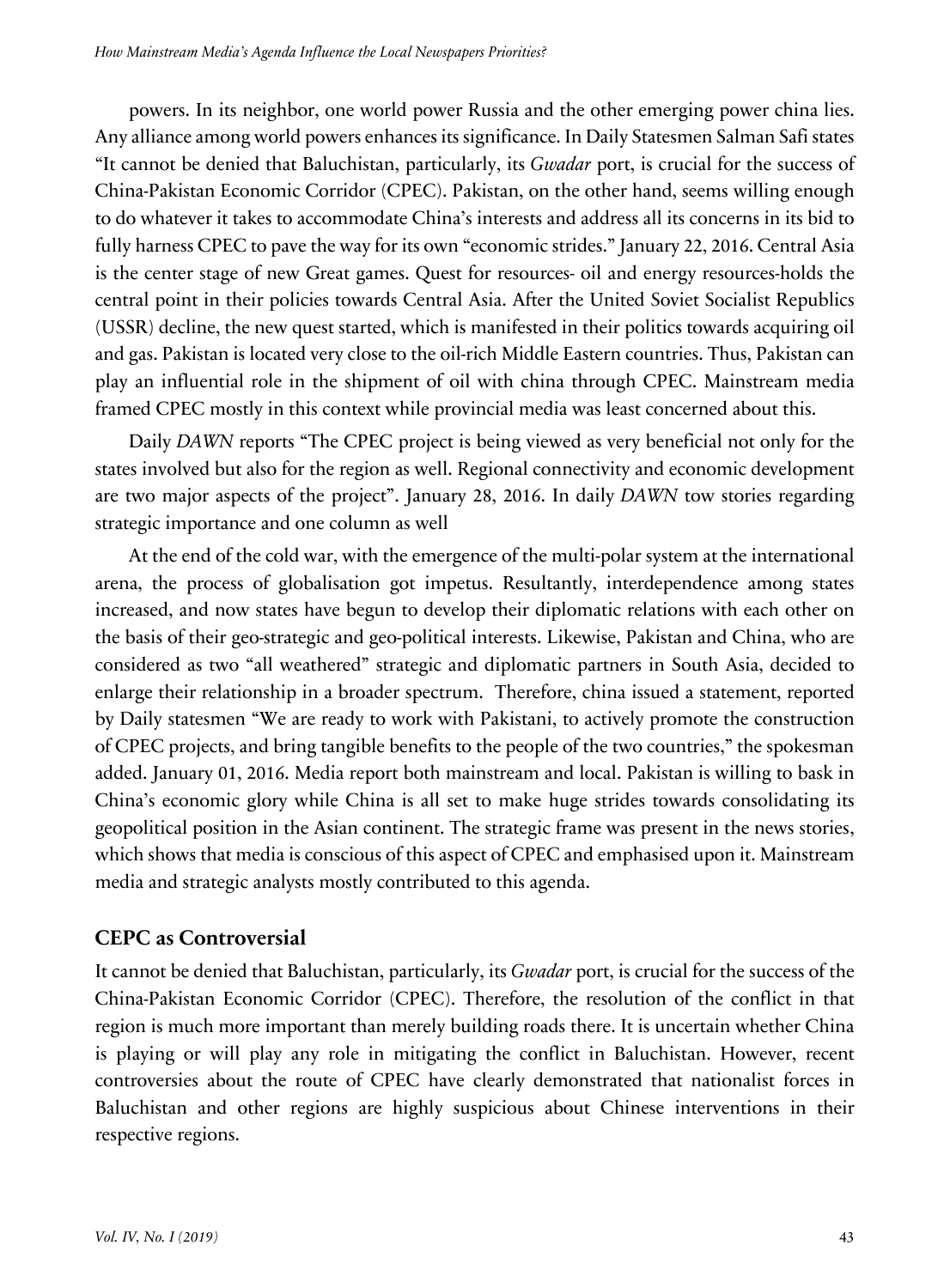The resolution of the Khyber Pakhtunkhwa (KP) Assembly further demands that the "monographic study on highways of CPEC should be made a public document. Similarly, the agreements between Pakistan and China should also be made public". It is high time to bring transparency to CPEC, or perhaps call another multiparty conference to hammer out a new consensus behind it all over again.

The reasons given were that the Centre had not allocated the promised funds for those projects that lie in the province, and that changes were being made in the allocations and routes without consulting his government.

At one point, according to a participant, one of the federal ministers taunted Khattak that as Daily *DAWN* reports "instead of focusing on your own province, you and your government are spending all your energy on making the CPEC controversial and, in the process, creating problems for the federal government". An irritated Khattak replied: "Don't worry about my province; I know how to do my job." January 16, 2016. This mainstream English Newspaper cover CPEC as controversial that is because they publish two stories on the front page while twocolumn and tow editorials were a priority. Mainstream print media reports a handful of elements were trying to make CPEC controversial like *Kalabagh* dam for their political gains, adding making the important project controversial is tantamount to hamper the development process. Media also added to this function of making a controversial agenda.

#### **Federal's Stance**

Print media run through Advertisements, and Punjab is a hub of both news and advertisement. The federal government is also influenced by Punjab. Punjab is an industrial province. Thus, newspapers get more advertisements. Therefore, Mainstream media defend CEPC always in favor of the federal government. It has been observed in mainstream media when KP government or media raising vice for KP rights, mainstream media and government claims that Nationalist, religious and other political parties should stop playing their politics on this 'gigantic project'. As Daily *Jang* reports, "There has been no change in route in China-Pakistan Economic Corridor (CPEC), Some Nationalist parties, religious and other parties want playing politics on CPEC". Said Ahsan Iqbal Federal minister for planning and development. January 02, 2016. This mainstream Urdu newspaper analyses with two stories and one column. On one side mainstream media reports that no change occurred in CPEC, all provinces will take equal benefits form it, the project is purely in National interest, but in reality, there are no such documents showed by mainstream media which give clear proof that route is western. But rather than straight statements as Daily *DAWN* reports "Federal minister assured Baluchistan on Friday that there would be no change in the design of the China-Pakistan Economic Corridor and work on major projects along CPEC's western route would be taken up soon". January 07, 2016. As well as daily *DAWN* published three stories and one column, including one editorial, which shows mainstream print media imports regarding this phase.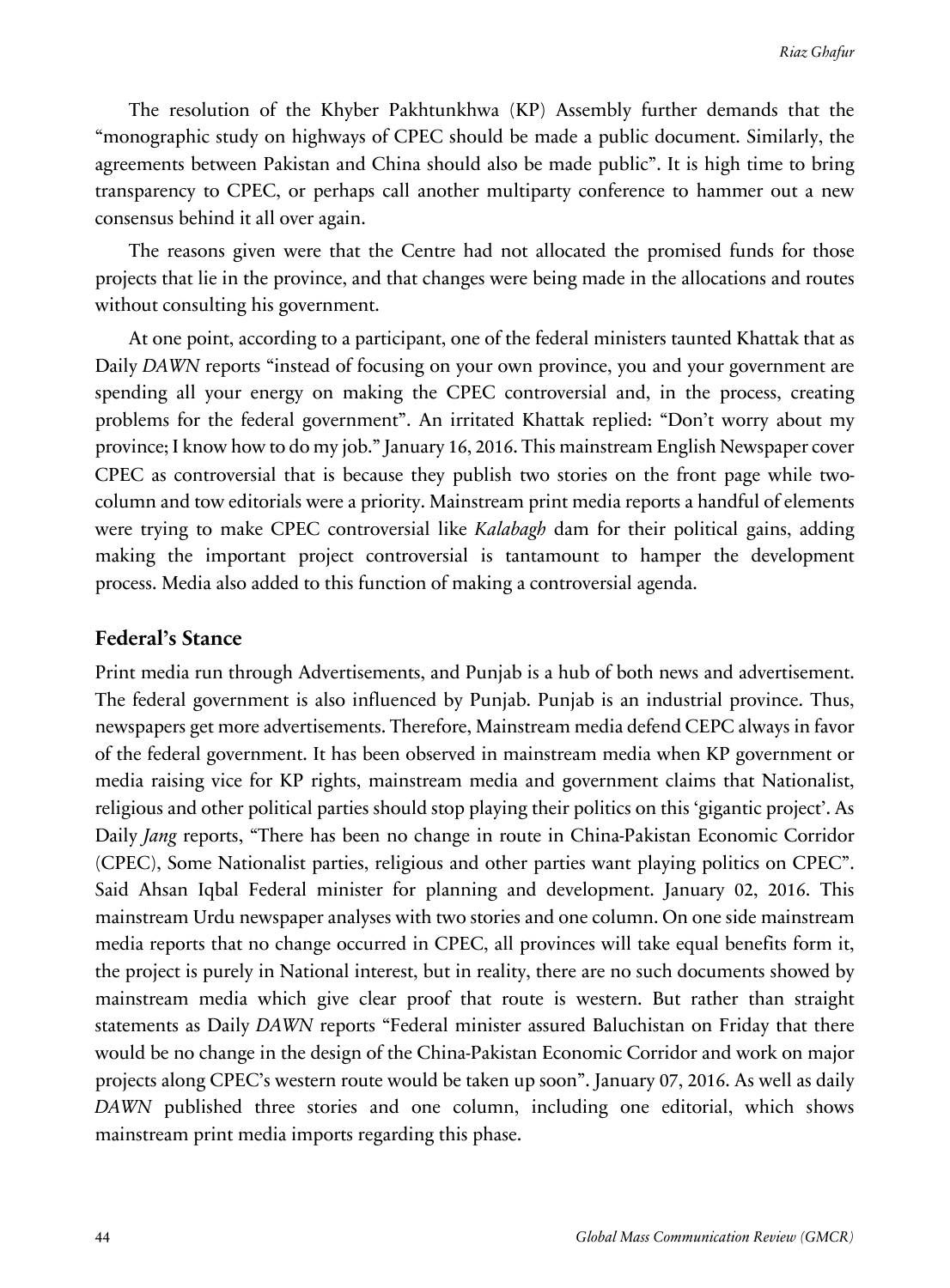Local media and Provinces continue to cry foul over the mega project due to lack of transparency, and it is the responsibility of the central government. Local media and KP government with political parties always struggle for their rights. Their reservations were simple: all the documents regarding CEPC should be Public, to what is the reality. On the other hand, State Bank of Pakistan d doesn't know about funding. But in Punjab, there are several development work projects reported by media part of CPEC. When the KP government forced the federal government, An All-Parties Conference was arranged on May 28, 2015. To remove the reservation of Khyber Pakhtunkhwa in which Prime minister Nawaz Sharif stated, covered by Daily statesmen's, "Western route should be completed in the first phase on the basis of emergency". December 29, 2016. The number of total stories was covered by daily statesman's only one with no editorial coverage in counter-argument local media reports "We do not accept only a highway; we want a corridor like Punjab in which Gas, LNG, Industrial zones, Optical Fibers, Power plants including other facilities" Chief Minister Khyber

In the context of national interest local media also reports to overlook It is a great opportunity to forge unity for making CPEC a fate changer for the entire country, for example, Daily Statesmen reports when inspired from mainstream media "President Mamnoon Hussain says implementation of China-Pakistan Economic Corridor will enhance the significance of Pakistan in the region. He asked all political forces in the country to join hands with the federal government for successful executing of CPEC project."

In this context, Local media is inspired by mainstream media; therefore, which means that here, the mainstream' agenda became provincial media's agenda.

### **CPEC and Security**

Pakistan is suffering due to militancy and backwardness for the past two decades, especially Khyber Pakhtunkhwa (KP) had paid huge sacrifices in the fight against terrorism, where business and industrial activities were shattered and as a result, unemployment increased in the province. Print media reports two aspects regarding CEPC and security; first one is to protect this Mega project from terrorist and anti-Pakistani's. The second is that for this project, Pakistan and China want peace in the surrounding region, especially in Afghanistan, India and Iran. In Daily *Aaj,*  Farooq Chohan writes in his column "China and Pakistan play a major role to set peace and harmony, for the purposes to complete this mega project" January 01, 2016. Peace is a very major component to maintain development to enhance economy; therefore, both countries are interested in maintaining peace in the region. Pakistan's print media claim that the United States and India don't want the successful completion of CPEC. Both countries have their own interest. As china emerging with huge economic power to become Superpower of the world is a threat to America. China burns 80 to 85% Oil on sea ship trade, CPEC will help to save these; definitely, her economy must then boost. While *Gwadar* Port is also a threat for India, as it will devalue her ports mainstream newspaper reports. Pakistan wants to maintain peace in the region and good relation with America too.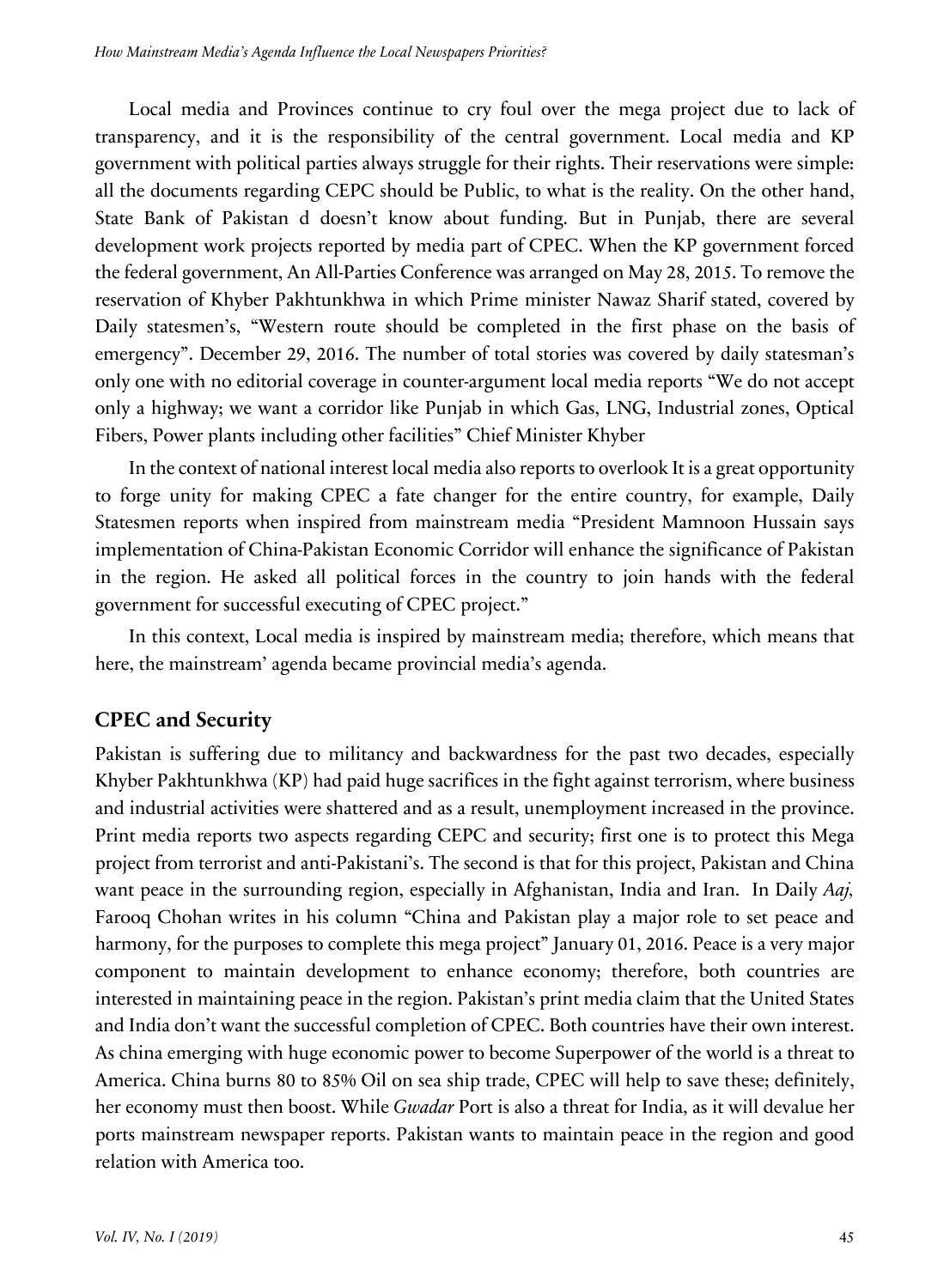The second factor to safeguard CPEC internally from terrorist, Pakistan Army plays a vital role for this purpose, a two-star brigade has been developed to protect CPEC. It is a huge challenge for Pakistan to protect it both externally and internally. Daily *DAWN* reports "Gen Sharif reiterated the army's commitment to providing security for CPEC and the workforce involved in the project, terming it a game-changer for the country which had the potential to transform the lives of its people We are totally aware of all campaigns against the corridor and the security forces are ready to pay any price to turn this long-cherished dream into reality". January 20, 2016. Daily *DAWN* appears with five stories on its front along with one column. Chief of Army Staff General Raheel Sharif stressed the need for ensuring a peaceful environment for executing the planned development projects. Not only Pak-Army is ready to protect CPEC, but also Pak-Navy is prepared reports by Daily Statesmen "A special Marine Battalion has been raised for security of *Gwadar*, Chinese engineers and delegates visiting the port," a Pakistan Navy said. January 06, 2016. This local Newspaper gives minimum coverage with only four stories. While totally ignored in its column and editorial.

Mainstream and local media both focused on security-related aspects of CPEC. This agenda mostly dominated the elite discourse. Blasts in Baluchistan and Karachi are being referred to as "Attacks on CPECT" which is manifest in the emphasis of media on this part.

### **Economic and Developmental Aspect**

China Pakistan Economic Corridor (CPEC) is a deal of \$45 billion being signed is purely economic in nature and will bring jobs opportunities, foreign capital, and economic growth to the country. CPEC is a window of opportunity that would usher in socio-economic development. The project reflects a new vision, new paradigm and a new endeavor. CPEC project is as known as 'Game Changer' in media. Besides strengthening the Sino-Pakistan geo-strategic partnership, the CPEC will interlink the region with modern infrastructure to change the fate of underdeveloped and vulnerable population residing in the region. For example, Daily *Aaj* reports "Billions of dollar project invested by China in Pakistan to encourage the economy of both countries. It wills open doors in socio-economic growth relationship with Central Asia". January 12, 2016. Daily Aaj reports with two stories on its front page while with one column. A flagship project of the Belt and Road initiative as well, the CPEC intends to revive the ancient Silk Road with a focus on infrastructure and constitutes the strategic framework of bilateral cooperation. The project links China's strategy to develop its western region with Pakistan's focus on improving its economy, including the infrastructure construction of *Gwadar* Port, together with some energy cooperation and investment programmers, for example, Daily *Statements* reports "CPEC included Port Qasim Electric Company Coal Fired Plant (1320 MW); Sahiwal Coal-fired Power Plant (1320 MW); Engro Thar Coal-fired Power Plant (1320 MW); Surface Mine in Block II of Thar Coalfield 6.5 mtpa; Gwadar Coal Power Project (300 MW); HUBCO Coal Power Plant (660 MW); Rahimyar Khan Coal Power Project (1320 MW); SSRL Thar Coal Block 6.5mpta and CPIH Mine Mouth Power Plant, Thar, Sindh; Coal-Fired Power Project Thar block-I (1320 MW);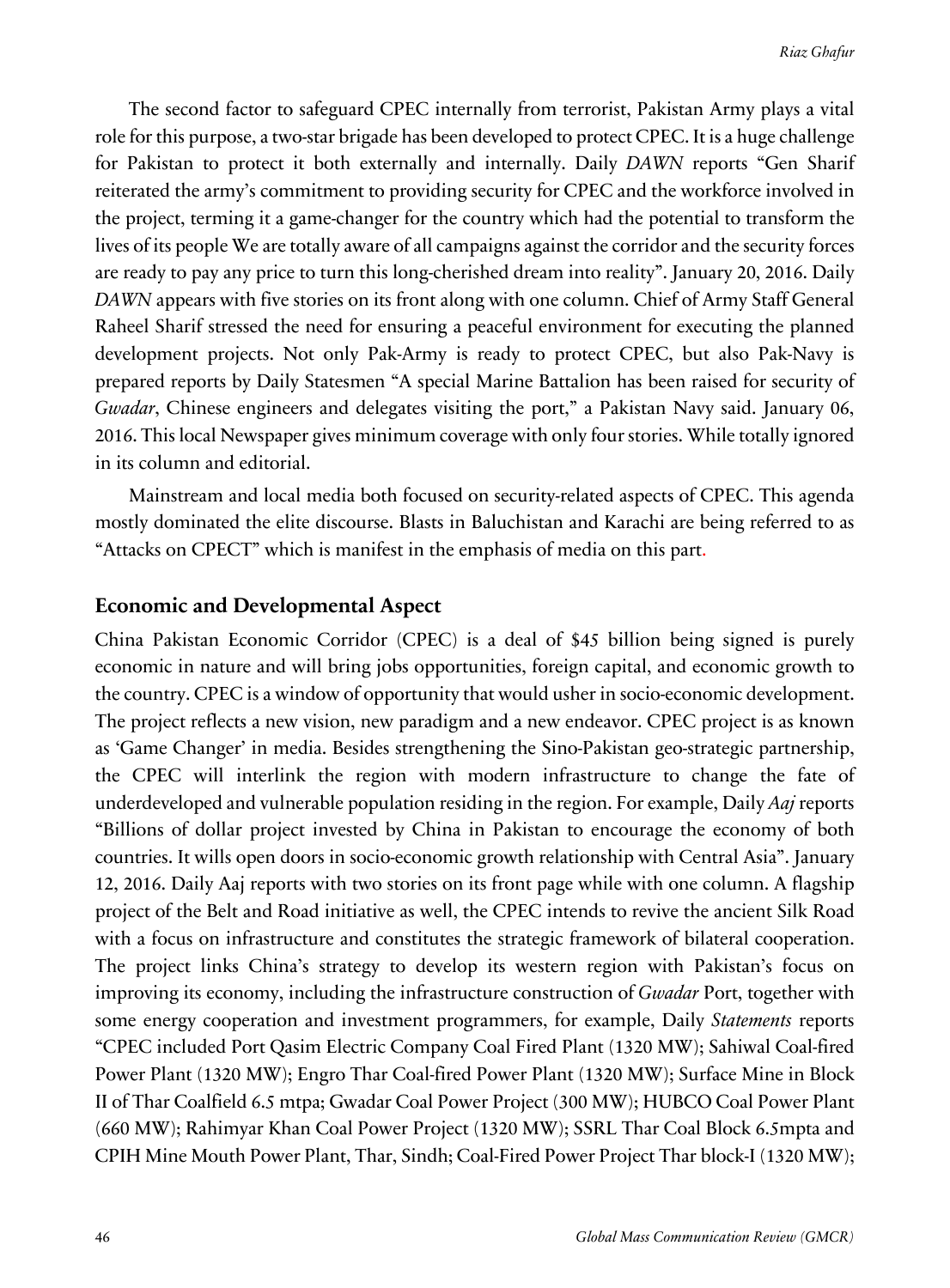Quaid-e-Azam Solar Park, Bahawalpur (1000 MW); Dawood Wind Farm, Bhambore, Sindh (50MW); UEP 100MW Wind Farm, Jhimpir, Sindh; Sachal 50MW Wind Farm, Jhimpir, Sindh; Sunnec 50MW Wind Farm, Nooriabad, Thatta, Sindh". January 12, 2016. This local English Newspaper gives extraordinary coverage to CPEC on its Economic and Development aspect. With no column and no editorial.

CPEC projects to benefit all provinces the infrastructure projects to be undertaken under China Pakistan Economic Corridor (CPEC) will benefit all provinces of the country generating billions in revenue and providing shorter land routes for international Trade. The CPEC is a 3,000km-long network of roads, railway tracks and pipelines to transport oil and gas from *Gwadar* Port to Kashgar city in China's Xinjiang region. Under the plan, a railway line will be developed from *Gwadar* to Quetta and Jacobabad via Besima tehsil in Baluchistan and a 560km track will be laid from Bostan to Kotla Jam on the main line-II via Zhob and Dera Ismail Khan and another 682km track will be laid from Havelian to Khunjerab.

The western route is originating from *Gwadar*will pass through *Turbat, Panjgur*, Nag, *Basima, Sorab, Qalat,* Quetta, *QillaSaifullah, Zhob* and reach Dera Ismail Khan before leading to Islamabad.

The up-gradation of 1,872km track from Karachi to Peshawar via Kotri, Multan, Lahore and Rawalpindi (including Taxila-Havelian) — along with dualisation of the track from Shahdara to Peshawar — will also be carried out. Further the up-gradation of 1,254 kilometres of railway track from Kotri to Attock City via Dadu, Larkana, Jacobabad, Dera Ghazi Khan, Bhakkar and Kundian will be upgraded. Both media reported the economic and development benefits of this project; however, local media is mostly concerned about the reservations of the province as it claimed that the KP's route is not with all its components. So, the mainstream media ignored KP's concerns but also could not influence the local media's agenda as it continuously reported the province's worries.

| S. No | <b>Themes</b>                    | <b>DAWN</b> |              |              | Jang     |          |              | Aaj |              |              | <b>Statements</b> |              |              |      |
|-------|----------------------------------|-------------|--------------|--------------|----------|----------|--------------|-----|--------------|--------------|-------------------|--------------|--------------|------|
|       |                                  | S           | ∩            | $\Box$       | S        | ∩        | $\Box$       | S   | ∩            | $\Box$       | S                 | ∩            | $\Box$       | Tota |
| 1     | Khyber Pakhtukhwa's<br>Stance    | 10          | 02           | 01           | 09       | 05       | $\mathbf{0}$ | 27  | 01           | 02           | 05                | $\mathbf{0}$ | 1            | 63   |
| 2     | CPEC & Security                  | 05          | 01           | $\Omega$     | $\Omega$ | $\Omega$ | 01           | 03  | $\mathbf{0}$ | 01           | 04                | $\Omega$     | $\Omega$     | 15   |
| 3     | <b>National Interest</b>         | 01          | 01           | $\Omega$     | 01       | 03       | 02           | 02  | 04           | 01           | $\Omega$          | $\Omega$     | $\Omega$     | 15   |
| 4     | Federal's stance                 | 04          | $\mathbf{0}$ | $\mathbf{0}$ | 02       | 01       | $\Omega$     | 04  | $\mathbf{0}$ | $\mathbf{0}$ | 01                | $\mathbf{0}$ | $\mathbf{0}$ | 12   |
| 5     | Controvercializng<br><b>CPEC</b> | 02          | 02           | 01           | 03       | 01       | 02           | 01  | 01           | 01           | 03                | $\mathbf{0}$ | $\mathbf{0}$ | 17   |

### **Quantitative Analysis Table**

Table 1. The Quantitative Analysis of the Data is as Follows.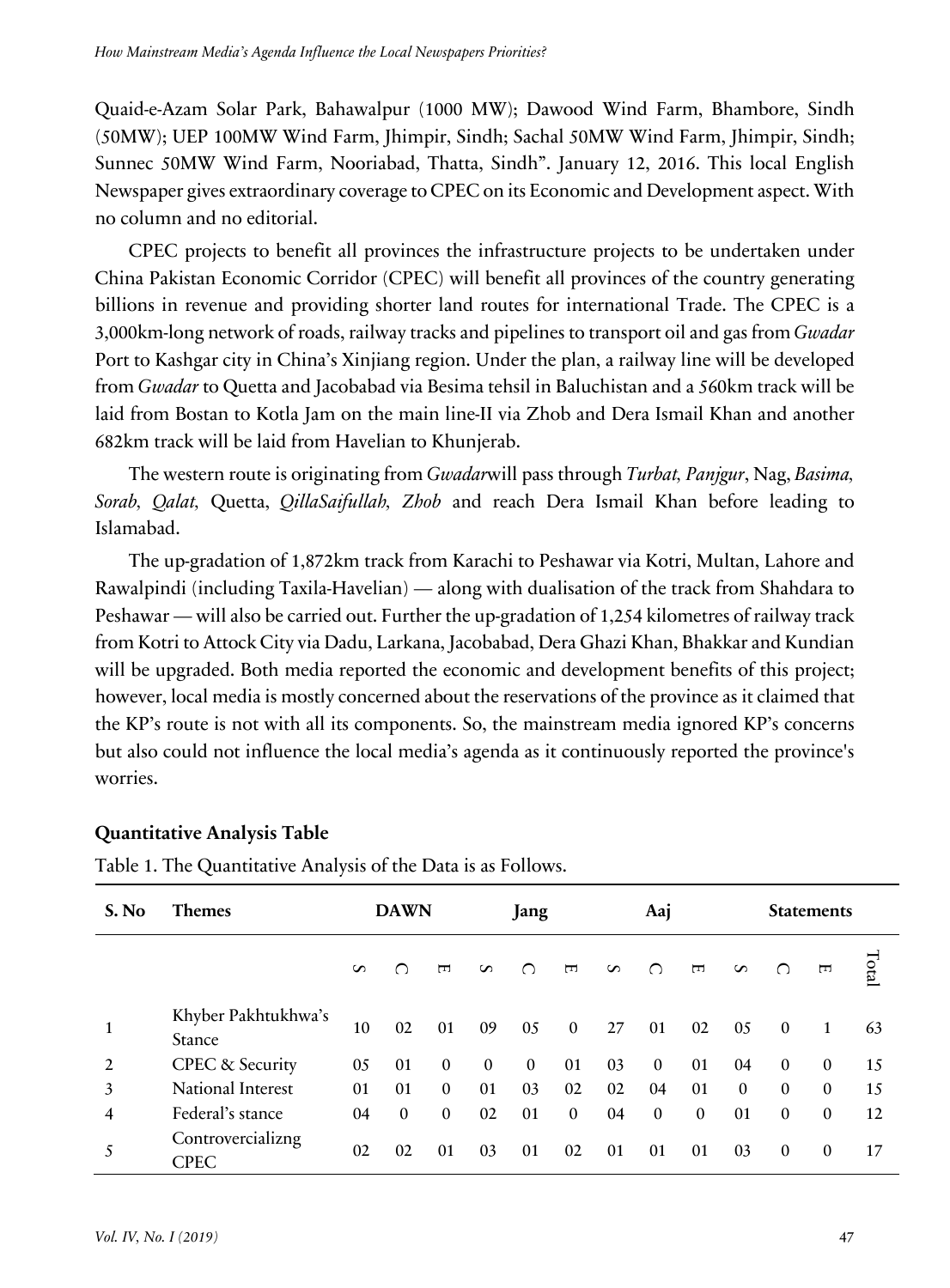| Strategic Importance                     |    |    | 02 01 0 02 01 0 |    |              |    | $\theta$ | 01 | $\theta$ |    |    |    |     |
|------------------------------------------|----|----|-----------------|----|--------------|----|----------|----|----------|----|----|----|-----|
| Economic &<br><b>Development Aspects</b> | 08 | 02 |                 | 03 | $\mathbf{0}$ | 01 | 02       | 01 | $\theta$ | 13 |    |    | 30  |
| Total                                    |    | 08 | 02              | 20 |              |    | 06 39    | 08 | 05       | 26 | 01 | 01 | 160 |

In the total 160 collections (stories, columns and editorials), the Khyber Pakhtunkhwa's reservations (63) and Economic and Development (30) themes are on top of the media agenda. Security and national interest have equal representation of 15 each. This study focused on Editorials and columns, which can be said as the brain of a newspaper and influence public opinion as well as government policies. In this regard daily *Aaj* although carried 27 stories only wrote two editorials and one column. The stories were statements of politicians or remarks of some individual, which based on obvious facts. The editorial priority is distributed as *Jang's* six, *Aaj* five, *DAWN* two, and *Statesmen*carry only one. The editorial always shows the interest and insight of Newspaper regarding any issue.

### **Discussion and Conclusion**

Usually, the mainstream media set agenda for local media because of the larger resources at their disposal. This study also analysed Pakistan's Print media to check how much the above statement is true. Taking the China-Pakistan Economic Corridor (CPEC) as a case study, this researcher investigated the influence of mainstream media over the local media in terms of different themes they have focused upon.

In this study it was found that mainstream media partially influenced the Print media agenda, for example, taking the economic theme both media reported this issue but the KP stance which the local media presented with the context of changing the route which consequently will divert the economic benefits of this project to Punjab.

Imran Khan Chairmen Pakistan Tehrik-e-Insaf (PTI) "Pervez Khattak is a Docile Chief Minister; if I was on his place, I would protest and gather a sit-in."

This story was only reported by one newspaper *Jang* while the rest ignored it. The reason is that the mainstream media is Punjab based and support the federal government while the local media also could not report it as it was against the provincial authority. Thus, the media lost its objectivity.

The environmental aspect of CPEC is totally ignored by the media in the selected time period for this study. It is obvious that with such a huge project, which includes industrial zones can affect the environmental and ecological compositions of the area. The ignorance of media suggests that either they are unaware of this issue or it will not increase their ranking. Here it shows the media only focus on Political aspects the environmental aspect once ignored by the media is totally absent in public discourse. A common man is unaware of what positive or negative changes CPEC can bring to its surroundings.

One another aspect of CPEC is Demographic implications, which it will bring with itself. Where the industrial zone will be constructed, it will attract the people for employment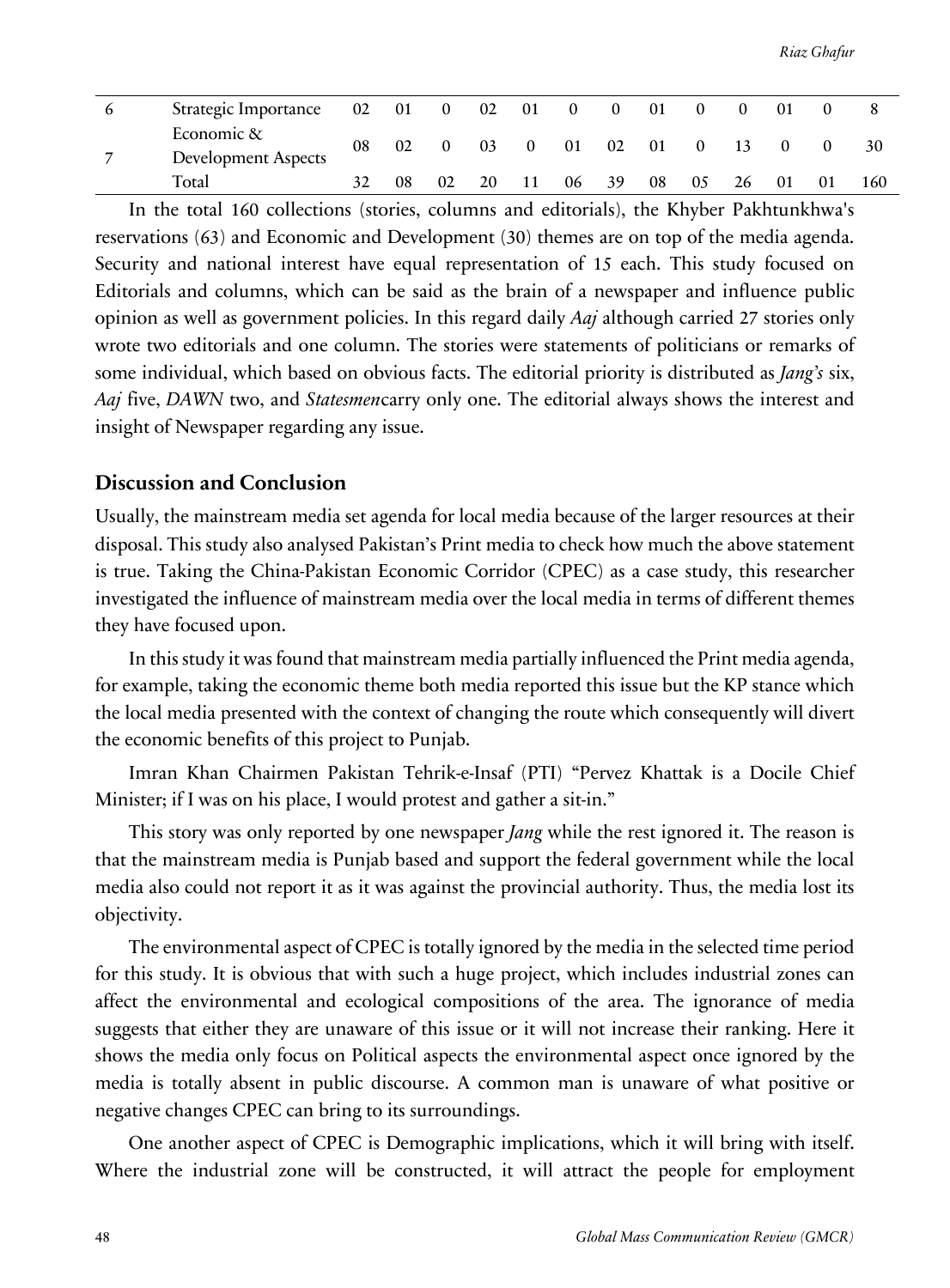opportunities, which can change the political configuration of the country. Also, *Gawadar* Port and the sounding cities, which will be inhibited with CPEC, will totally change the demography of Baluchistan in the sense that people from other provinces and even countries will be imported to this province. Any change in population in Baluchistan is considered as an existential issue both for the state and Baluch nationalists. The media completely ignored this perspective, and this is why the general public is totally unaware of. It shows how the priority of media becomes the priorities of the public.

The residence and livelihood of Baloch people with developing *Gawadr* Port will be disturbed. As they are mostly fisher, now they will be deprived, and the media did not highlight alternative jobs and residence.

One another issue with CPEC is its too secretive nature. Neither its engineering nor financial documents are shared with provinces or the general public. Khyber Pakhtunkhwa's strongly requested the route alignment document and the local media reported this issue, but mainstream media never bothered it. This is because they support the federal agenda. The other aspect was the funds (\$46b), which would be transacted between the chine's banks and Pakistan's state banks. But according to the statement of the governor of the SBP, he is unaware of this crucial decision. Mainstream media hence keeping the masses ignorant also downplayed this issue.

A major focus of mainstream media was on strategic and development aspects of CPEC. Thus, it nationalised CPEC and discussed it in the purview of national interest. Mainstream media heavily retained the theme of security and development and linked it the larger interest of the country but neglected provincial reservations.

The federal ministers supported by mainstream media repeatedly blamed the provincial political parties terming them as "nationalist and religious" who wants just to fail the project. Demands of provincial governments for transparency and their due share is their right, but the federal media used victim-blame frame and tried to link the CPEC with the controversial issue long been linked with national parties. For example, the federal media associated the strikes and calls of the provincial government with *KalaBagh* Dam and tried to trigger the anti-nationalist feelings of the people. Although local media supported the due right and demands of the provincial government, the mainstream media ignored this debate

The CPEC issue was on peak in the print media from December 15, 2015, to January 20, 2016, when the Bacha Khan University was attacked. After this attack, media shifted its attention to the new issue and completely put CPEC on the back burner. Only Daily *Aaj* carried three stories till December 30 that too on the back page. This trend shows the priorities of the media. It can be argued that the media need a burning issue for their survival and give very less attention to development reporting. Still, if they do so, they only report "controversial development." After the attack, the agenda of media changed, and the federal government was successful in diverting the route because it was easy for them to accomplish their task, as the public opinion was not informed by the media.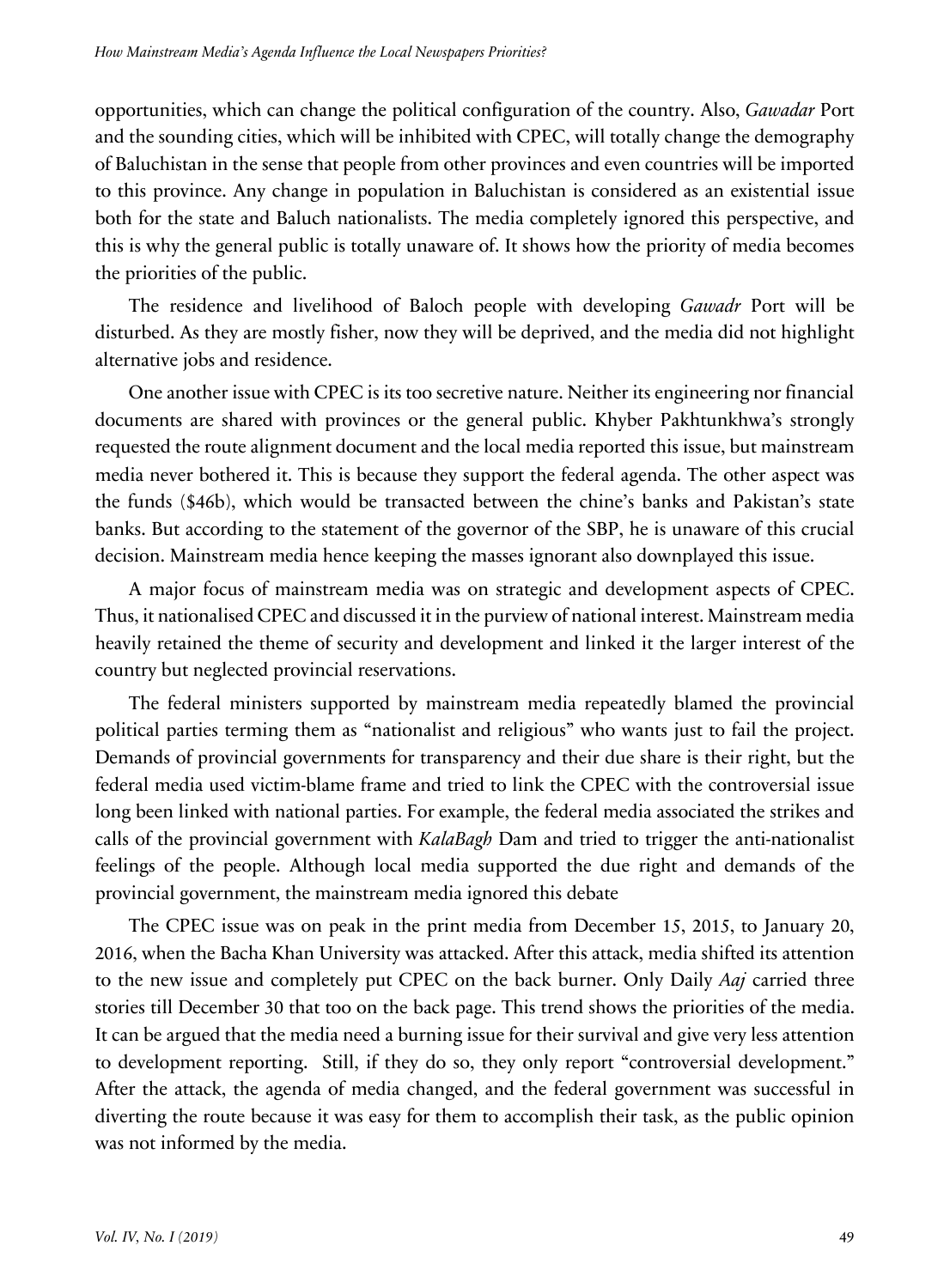The daily statesman only wrote one column and editorial each on CPEC during the selected time period. This shows that the CPEC is not on its agenda. Being a provincial English language daily, it was far behind the daily *Aaj*, which carried more stories, editorials and columns on CPEC than all other newspapers.

In conclusion, this researcher states that in Pakistan, mainstream media set the agenda for local media. It has two forms; in the first, the mainstream media ignore or neglect the voice of the local media. In the second direct attempt, the mainstream media influence the local print media by imposing its narrative upon it. It was also found out that when mainstream media has its interests in local perspective, it supports local media, for example, in economic, security and development related debates, both media reported it. But when there was a difference in the interest of media, they both differed, for instance, the KP's reservations were not presented by mainstream media.